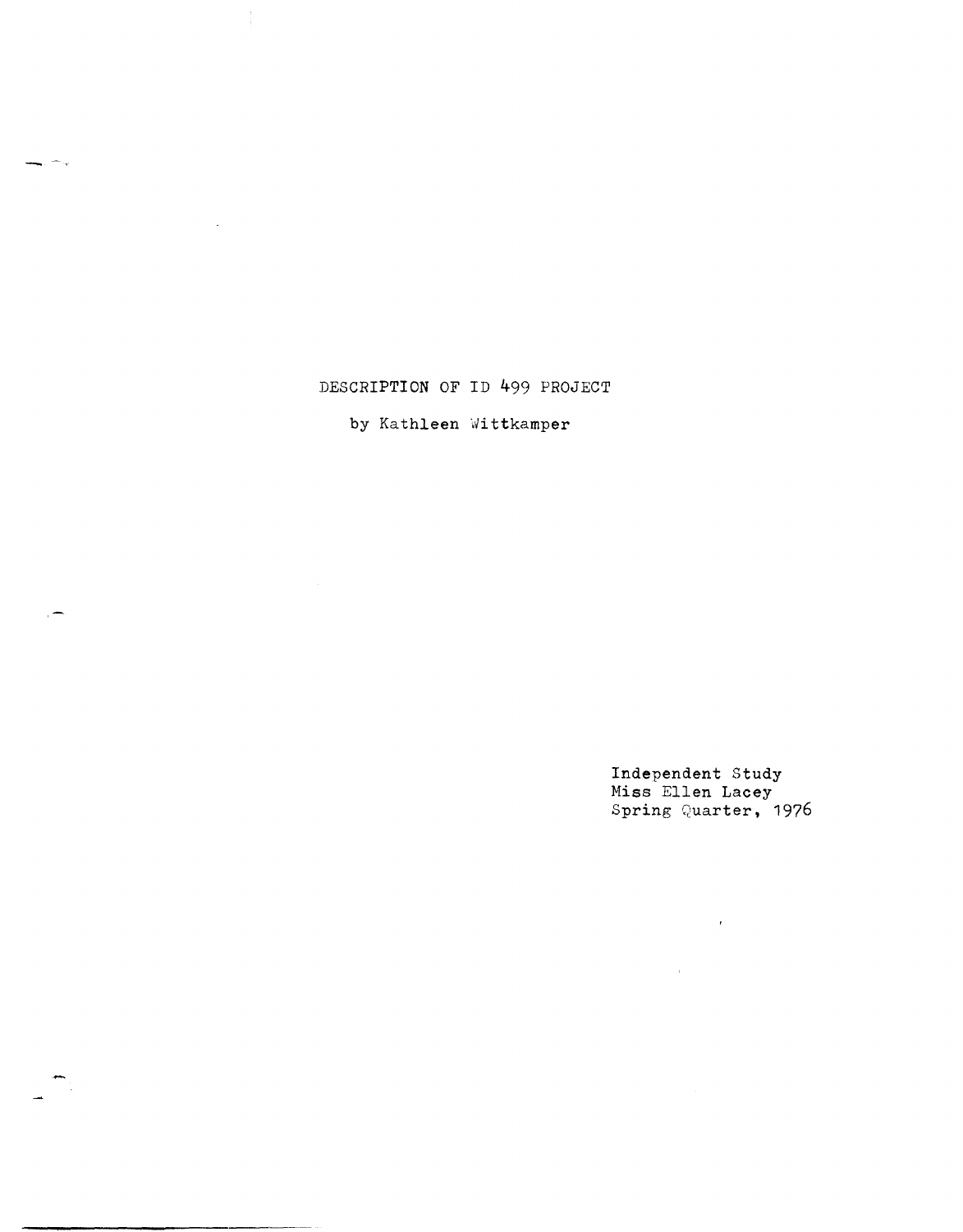SpColl Thesi,  $\overline{\mathcal{L}_4^2\varepsilon}$ 'f J~  $;576$ ':,y *1),,",* 

Because I wanted to do a project of practical apnlication rather than a paper, and because I was interested in refinishing furniture but had no previous experience; I chose to restore a solid walnut dresser which has been in my mother's family for about five generations.

Work on the dresser began last June with a preliminary inspection of the piece by my supervising instructor. At her recommendation the dresser was transported to a profes~ional who stripped several layers of paint from it. and repaired broken and missing parts by hand.

It has since taken nearly a year to complete the sanding and refinishing of the dresser. A three-step oil-base kit was used to finish the wood. It is a low-luster protective finish, but is not plasticized and so looks very natural.

The cost of the professional stripping and repair work and the complete refinishing kit was \$72.35. Approximately 108 work hours (excluding the professional work and drying time for coats of wet finish) were expended on the project.

The accompanying pictures show the dresser before any restoration; after stripping, repairing and sanding; and completed.

The process was indeed a learning experience and self-satisfying. The product is a valuable one, of which I am proud and which will continue to be a treasured family heirloom.